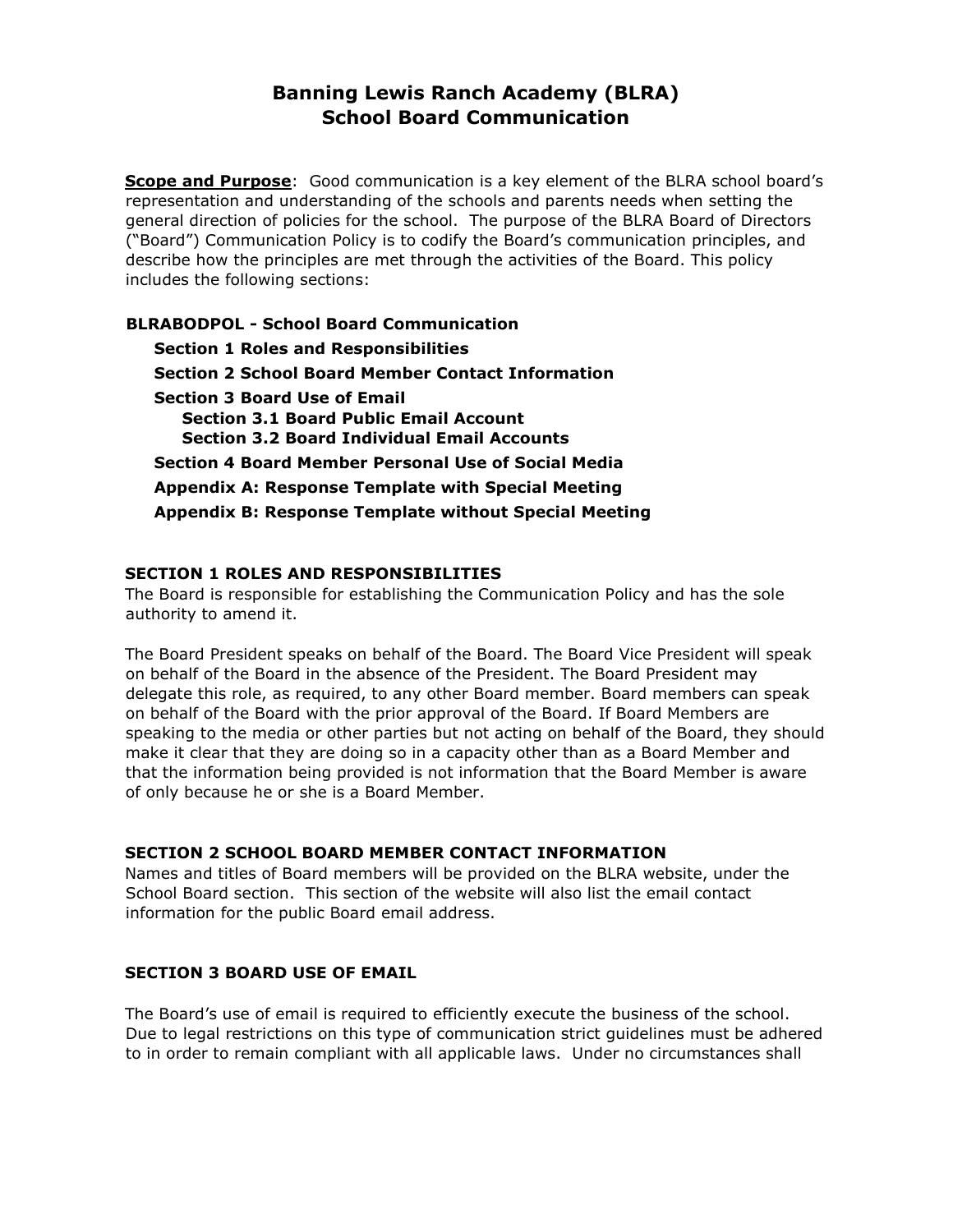the Board membership conduct communications through email that violates the Colorado Sunshine Law.

### **SECTION 3.1 BOARD USE OF PUBLIC EMAIL**

- The Board shall maintain a public email address which will be published to the school community and serve as the primary means for the school community to contact the Board outside of public meetings
- The Board Secretary shall monitor all incoming messages to the email account and maintain the CORA log, the Sunshine List, as well as the list of prohibited/banned persons (from the School, School Premise, and eligibility for the Board of Directors, Subcommittees, Sanctioned organizations and/or volunteerism). The Board Secretary shall alert the Board President if a response is needed. Unless otherwise instructed to another Director, the Board President will answer email inquiries on behalf of the Board but may delegate responsibilities to Directors with relevant expertise on a matter (Vice President for sanctioned organization queries, Secretary for policy questions, financial questions for Finance Committee, etc.).
	- o If an incoming email may be addressed through policy, the Board President or Secretary may respond to the email with the applicable policy reference.
	- $\circ$  If an incoming email may not be directly addressed with policy the Board Secretary or any other Director may request a special meeting to address the email. If a special meeting is requested the Board President or Board Secretary shall respond to the email with the template response contained in Appendix A.
	- $\circ$  If an incoming mail may not be directly addressed with policy and the Board membership has not requested a special meeting the Board President or Board Secretary shall respond to the email with the template response contained in Appendix B.

## **SECTION 3.2 BOARD MEMBER INDIVIDUAL EMAIL ACCOUNTS**

- Individual email accounts may be created for each Board Member
- Individual Board Member email accounts are not intended for external communications and should not be provided to the school community
	- o Exceptions would include community members serving on Board committees or subcommittees
- To ensure the most efficient dissemination of Board incoming communications an auto forward rule from the Public Board email account to the individual Board Member email accounts may be established.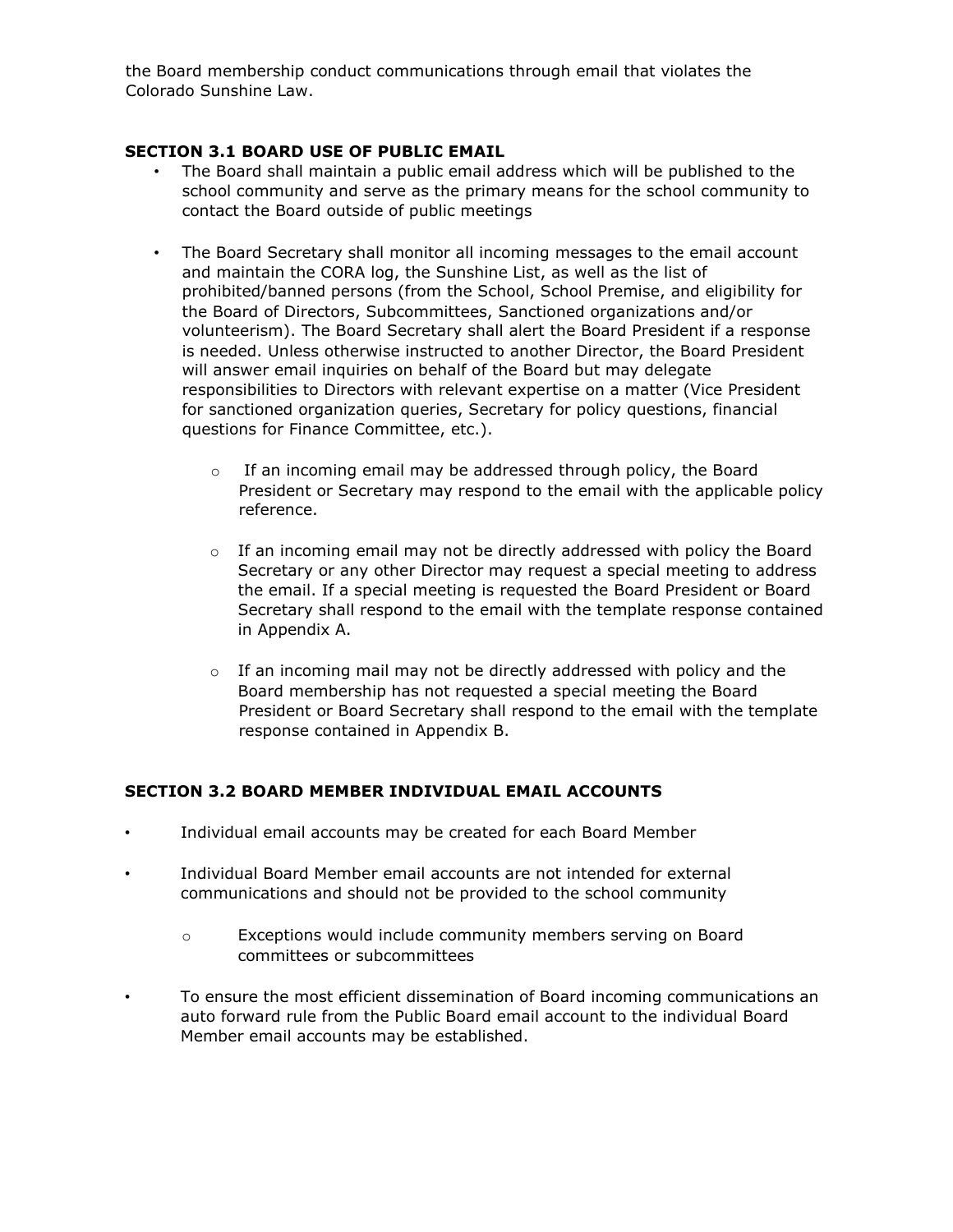- Individual Board Member email accounts may be linked or synchronized to privately owned devices including computers and phones
- Due to the potential for protected or sensitive information being forwarded to the individual Board Member email accounts if a privately owned device is linked to the account the following guidelines apply to these devices:
	- o Directors will accept all security configurations from the email server when connecting their privately owned device to the corporate email server
	- o If a device is made, maintained,kept or issued for a director's official capacity and/or in the "custody and control" of the school, their device may become subject to legal proceedings.
		- Directors acknowledge that by storing or accessing public information with their privately owned device their device may become subject to legal proceedings.
	- o The corporation is not responsible for any loss, damage, or fees associated with loss of use as a result of legal action.
	- o Devices will be password or otherwise protected from unauthorized access
	- o Directors will notify the Board Membership of any theft, loss, or unauthorized access to a privately owned device which has been linked to their individual Board Member email account

# **SECTION 4 BOARD MEMBER PERSONAL USE OF SOCIAL MEDIA**

- The Board acknowledges that some Board Members may use social media tools for personal or professional use in their capacity other than as a Board Member. Board Members will ensure that their online activity does not conflict with the Code of Conduct or this Communication Policy.
- Board Members will not affiliate themselves with the BLRA Board on any social media account profiles to avoid being identified as a spokesperson for the Board. Board Members may forward documents through social media that are publicly available; however, in accordance with Board policy, may not comment on them.
- Board Members who use social media tools for personal use will consider how it may affect BLRA and other Board Members, recognizing that social media content is pervasive, often permanent and in many cases out of personal control once posted.
- Board Members will ensure that no material is posted to their personal pages or sites that could jeopardize the reputation of BLRA or the Board.

# **Adopted:** Approval February 3, 2009

## **Revised:**

Revision 1 - 20 March, 2012 – Revised for individual board member email accounts

Revision 2 - April 2017 – updated and added social media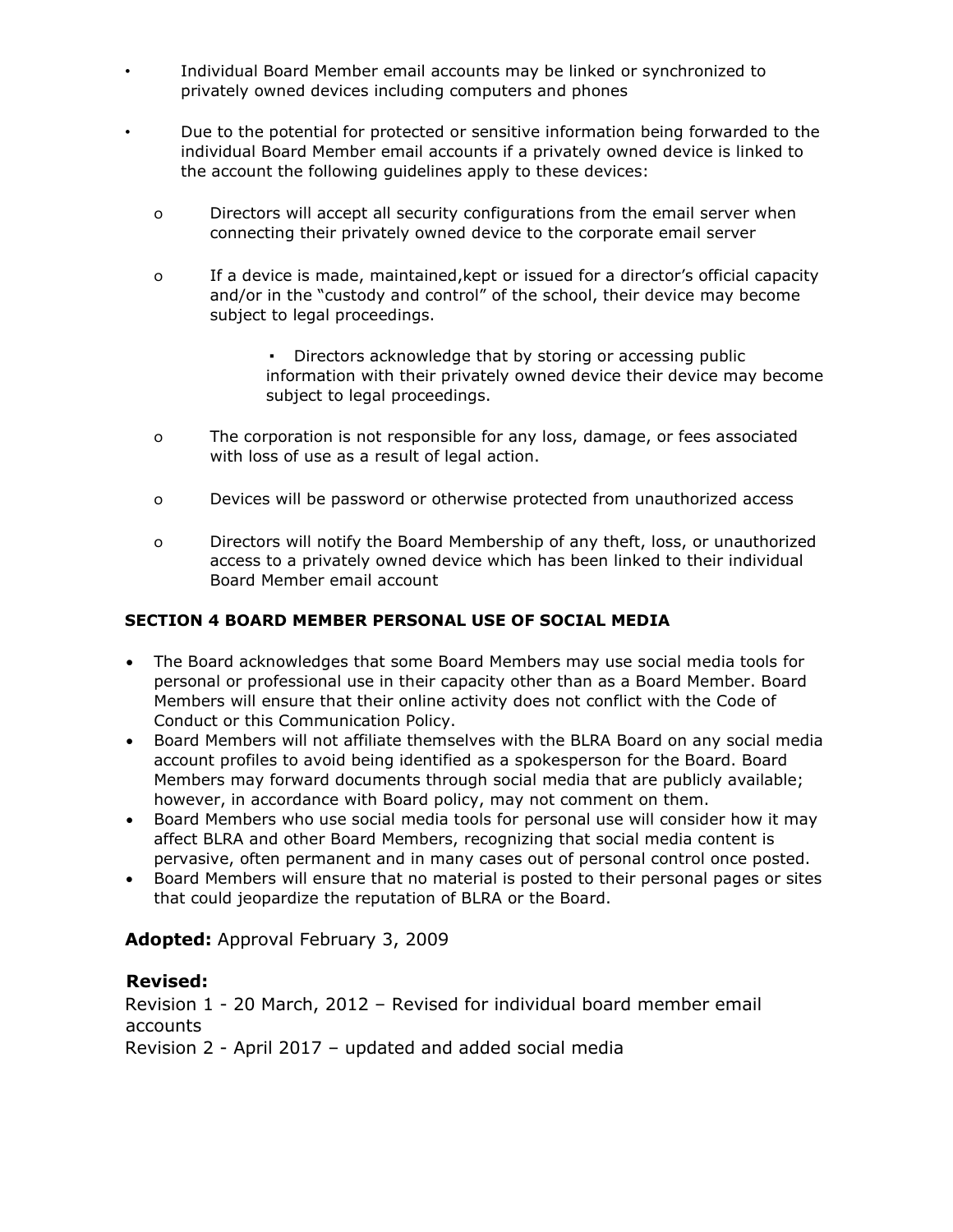**Revision 3 –** Discussion May, 2022, Approved June, 2022

-Expanded on Board use of public email/responses to email, and duties -Clarified/expanded language around privately-owned devices based on legal guidelines

- Clarification on appendix B to align with previously revised policies

### **Appendix A: RESPONSE TEMPLATE WITH SPECIAL MEETING**

Thank you for sending a message to the Banning Lewis Ranch Academy Board of Directors.

Your message is accessible by all of the Board of Directors for review. Due to the nature of your message, a special meeting has been called to discuss your concern(s). We would like to invite you to the meeting so that you can discuss your message directly with the Board of Directors and to provide any clarifying information as necessary to the Board.

Given the governance structure of the Banning Lewis Ranch Academy Board of Directors, the majority of a quorum of Directors present is needed to provide a formal reply. Once a decision is made, a formal reply will be sent to you in the same manner that the Banning Lewis Ranch Academy received your initial comment, idea, or suggestion.

Please understand that certain areas, such as those areas involving personnel issues and issues involving security are addressed in executive session in accordance with Colorado law. If such executive session occurs, you will be briefed regarding what you may or may not say about the executive session after its conclusion. This is in no way to prohibit free speech, but to conform to legal mandates. Violation of such legal mandates may bring forth legal action(s) with civil and/or criminal remedies. Generally, no direct personnel or security matters that are discussed in executive session are to be released.

The Banning Lewis Ranch Academy Board of Director's special meeting will be held on XX XXX 20XX at X:XX x.x. MST in [Location of meeting].

Additionally, the Banning Lewis Ranch Academy Board of Director's regularly scheduled meetings are conducted the third Tuesday of each month. The next meeting date is XX XXX 20XX at 6:00 p.m. MST in the Banning Lewis Ranch Academy Library.

We look forward to seeing you there!

Sincerely, Your BLRA Board (List individual Board Member names)